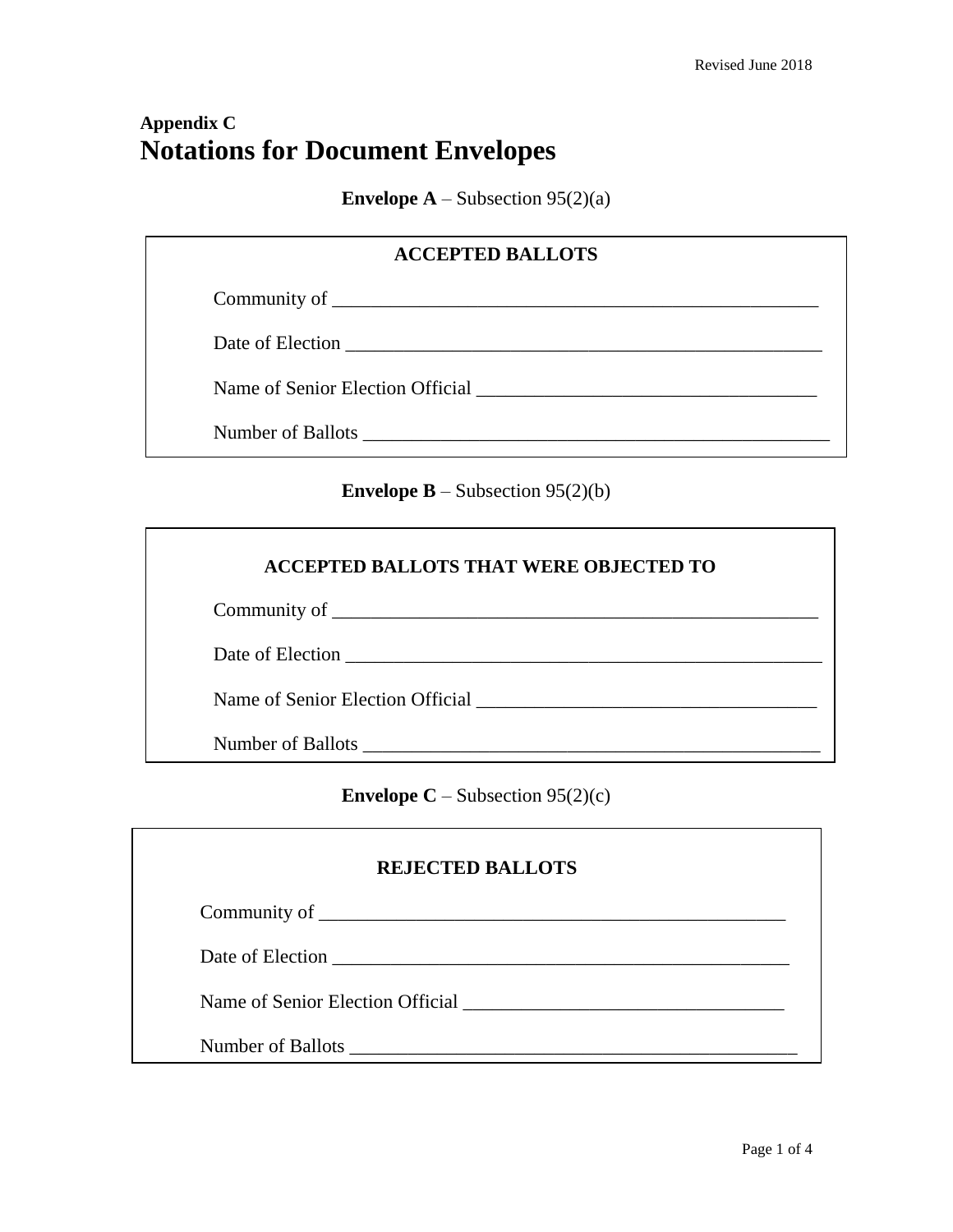## **Envelope D** – Subsection 95(2)(d)

| <b>REJECTED BALLOTS THAT WERE OBJECTED TO</b>                     |  |
|-------------------------------------------------------------------|--|
|                                                                   |  |
|                                                                   |  |
| Name of Senior Election Official Name of Senior Election Official |  |
|                                                                   |  |

**Envelope E** – Subsection 95(2)(e)

| <b>SPOILED BALLOTS</b>           |
|----------------------------------|
|                                  |
| Date of Election                 |
| Name of Senior Election Official |
| Number of Ballots                |

**Envelope**  $\mathbf{F}$  – Subsection 95(2)(f)

| <b>DECLINED BALLOTS</b>                                                                       |  |
|-----------------------------------------------------------------------------------------------|--|
|                                                                                               |  |
| Date of Election                                                                              |  |
| Name of Senior Election Official <b>Election</b> Contains a sense of Senior Election Official |  |
| Number of Ballots                                                                             |  |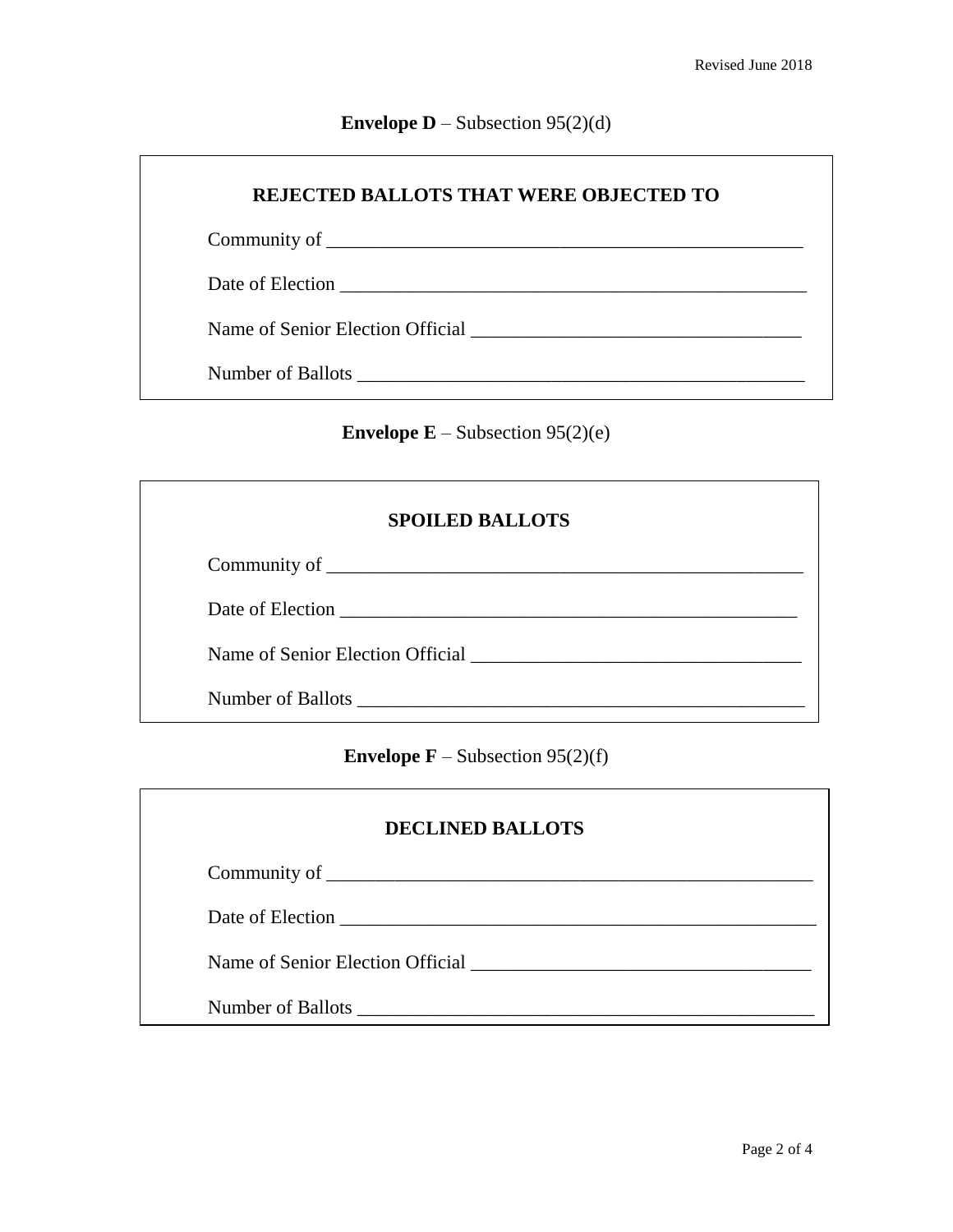**Envelope G** – Subsection  $95(2)(g)$ 

| <b>DISCARDED BALLOTS</b>                                                                   |
|--------------------------------------------------------------------------------------------|
|                                                                                            |
|                                                                                            |
| Name of Senior Election Official <b>Election</b> Contains and the Senior Election Official |
| Number of Ballots Number of Ballots                                                        |

**Envelope H** – Subsection  $95(2)(h)$ 

| <b>UNUSED BALLOTS</b>               |
|-------------------------------------|
|                                     |
| Date of Election                    |
| Name of Senior Election Official    |
| Number of Ballots Number of Ballots |

**Envelope I** – Subsection 97(b)

| <b>VOTERS LIST</b> |
|--------------------|
|--------------------|

Community of \_\_\_\_\_\_\_\_\_\_\_\_\_\_\_\_\_\_\_\_\_\_\_\_\_\_\_\_\_\_\_\_\_\_\_\_\_\_\_\_\_\_\_\_\_\_\_\_\_\_

Date of Election \_\_\_\_\_\_\_\_\_\_\_\_\_\_\_\_\_\_\_\_\_\_\_\_\_\_\_\_\_\_\_\_\_\_\_\_\_\_\_\_\_\_\_\_\_\_\_\_\_

Name of Senior Election Official \_\_\_\_\_\_\_\_\_\_\_\_\_\_\_\_\_\_\_\_\_\_\_\_\_\_\_\_\_\_\_\_\_\_\_\_